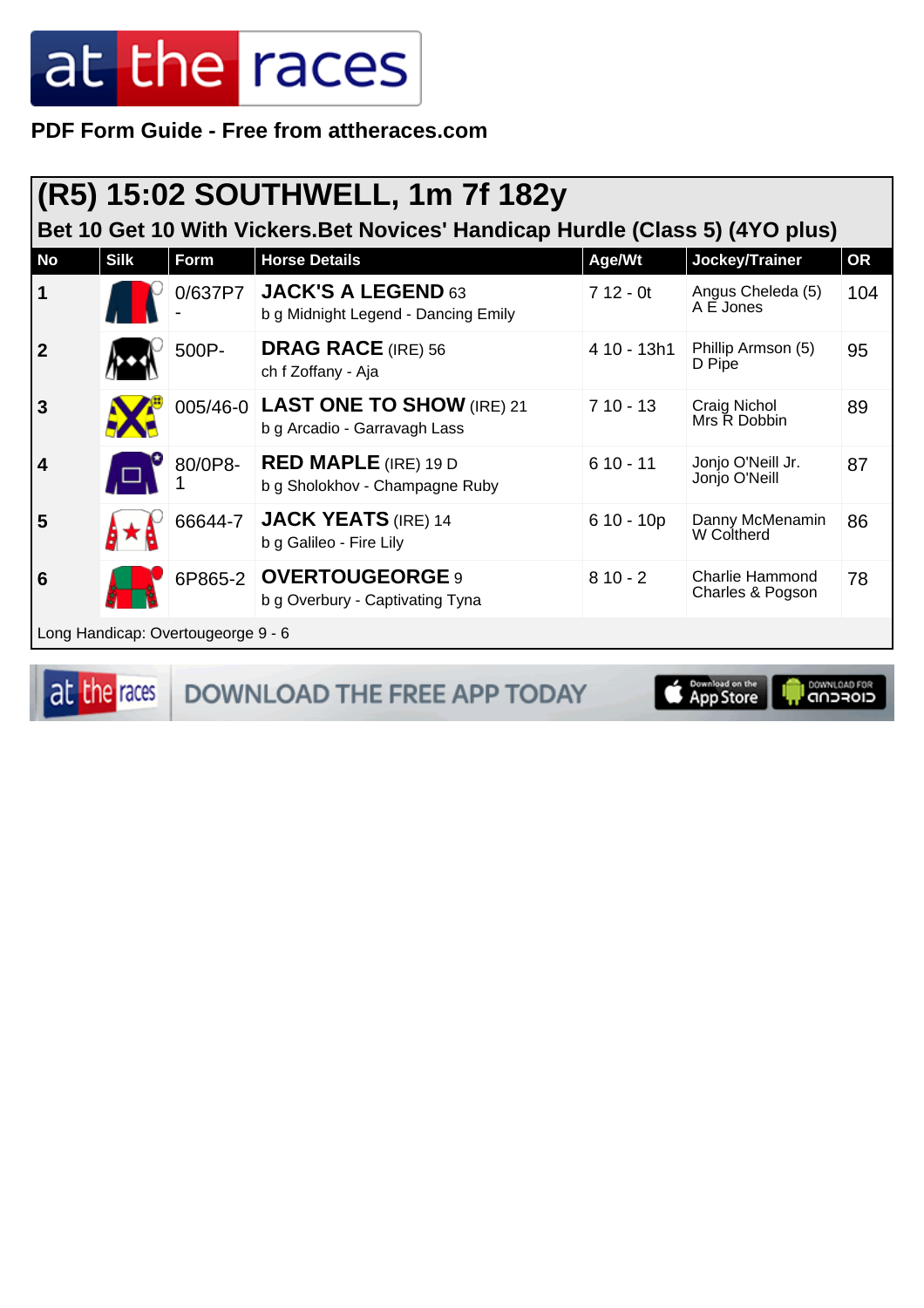**PDF Form Guide - Free from attheraces.com**

|             | (R6) 15:32 SOUTHWELL, 2m 4f 88y                                                 |             |                                                                   |             |                                             |           |  |  |  |  |
|-------------|---------------------------------------------------------------------------------|-------------|-------------------------------------------------------------------|-------------|---------------------------------------------|-----------|--|--|--|--|
|             | Try Our Bet Builder At Vickers. Bet Mares' Handicap Hurdle (Class 4) (4YO plus) |             |                                                                   |             |                                             |           |  |  |  |  |
| <b>No</b>   | <b>Silk</b>                                                                     | <b>Form</b> | <b>Horse Details</b>                                              | Age/Wt      | Jockey/Trainer                              | <b>OR</b> |  |  |  |  |
|             |                                                                                 | 144346-     | <b>UNE DE LA SENIERE</b> (FR) 38 D<br>ch m Noroit - Smabelle      | $712 - 0t$  | Dylan Whelan (7)<br>F O'Brien               | 115       |  |  |  |  |
| $\mathbf 2$ |                                                                                 |             | 583F71- HEURE DE GLOIRE (FR) 62<br>b m Kapgarde - Lounoas         | 5 11 - 8bt  | Phillip Armson (5)<br>D Pipe                | 109       |  |  |  |  |
| 3           |                                                                                 | 3           | 7/1FU3- ALCHEMYSTIQUE (IRE) 22 C<br>b m Authorized - Nice To Know | $511 - 3t$  | <b>Charlie Hammond</b><br>Steph Hollinshead | 104       |  |  |  |  |
| 4           |                                                                                 |             | 001/314- AYR OF ELEGANCE 302 D<br>b m Motivator - Gaelic Swan     | $1010 - 13$ | Kielan Woods<br>D J Jeffreys                | 100       |  |  |  |  |
| 5           |                                                                                 |             | 2552P3- LINCOLN LYN 66<br>b m Universal - Altesse De Sou          | $610 - 3t$  | Finn Lambert (7)<br>T R Gretton             | 90        |  |  |  |  |

at the races DOWNLOAD THE FREE APP TODAY

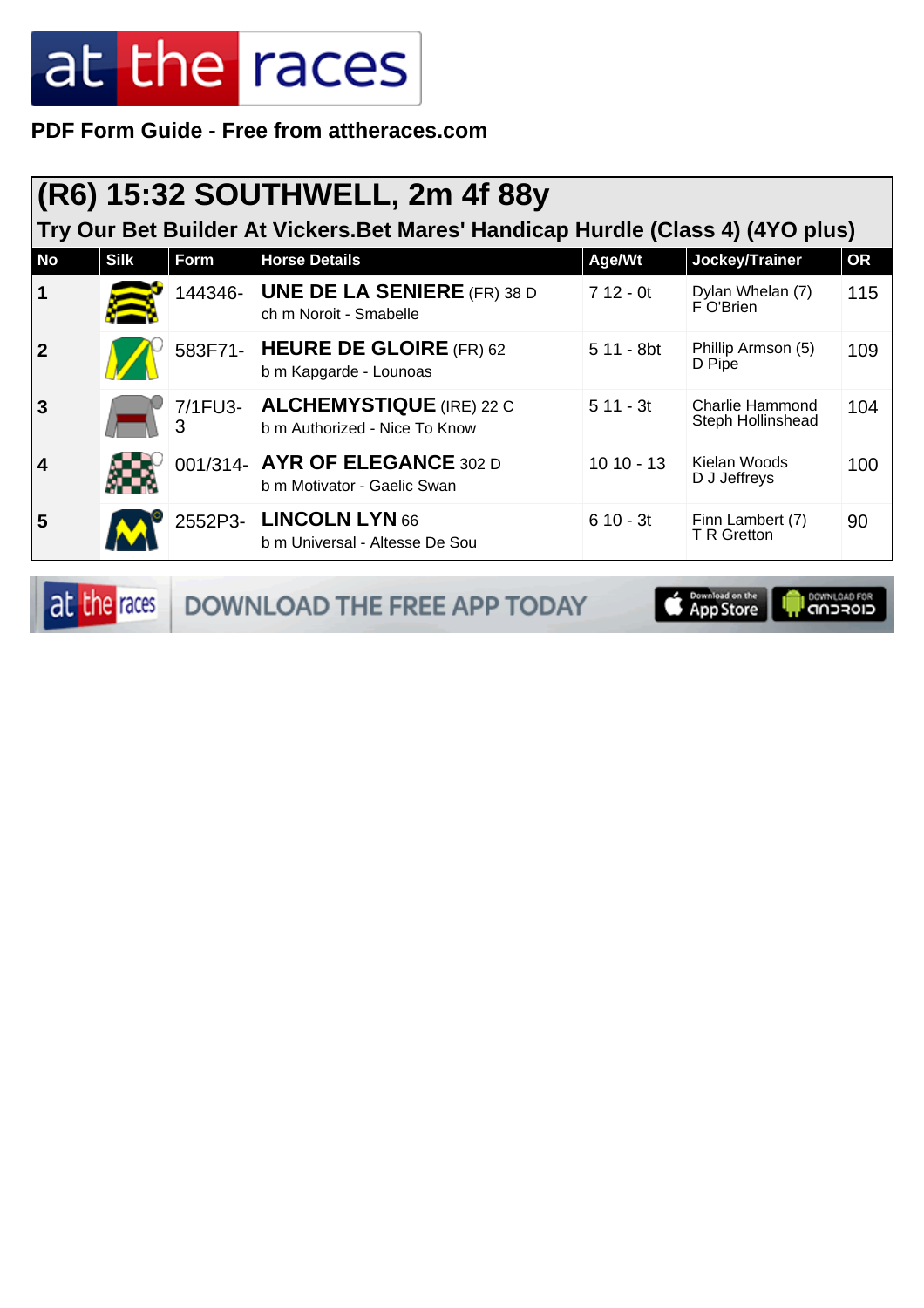PDF Form Guide - Free from attheraces.com

|                                                                              | (R7) 16:20 BATH, 1m 6f |             |                                                                                 |            |                                          |           |  |  |  |
|------------------------------------------------------------------------------|------------------------|-------------|---------------------------------------------------------------------------------|------------|------------------------------------------|-----------|--|--|--|
| Casumo Proud To Support British Racing Handicap (Div 1) (Class 6) (4YO plus) |                        |             |                                                                                 |            |                                          |           |  |  |  |
| No(Dr)                                                                       | <b>Silk</b>            | <b>Form</b> | <b>Horse Details</b>                                                            | Age/Wt     | Jockey/Trainer                           | <b>OR</b> |  |  |  |
| 1(3)                                                                         |                        | 2385-03     | <b>MASTER GREY</b> (IRE) 14 D<br>gr g Mastercraftsman - Market Day              | $79 - 10p$ | Saffie Osborne (3)<br><b>B R Millman</b> | 56        |  |  |  |
| 2(6)                                                                         |                        | 647664-     | <b>WITH PLEASURE 223 (168J) C</b><br>b g Poet's Voice - With Fascination        | $99 - 8b$  | George Rooke (3)<br>J L Flint            | 54        |  |  |  |
| 3(8)                                                                         |                        | 00700-1     | <b>CHARLIE'S YARD 20</b><br>ch g Cityscape - Real Me                            | $49 - 5p$  | George Downing<br>P D Evans              | 51        |  |  |  |
| 4(4)                                                                         |                        | 940-044     | <b>EAGLES DARE 14</b><br>b g Free Eagle - Fasten Up                             | $49 - 4p$  | Laura Pearson (3)<br>D J Coakley         | 50        |  |  |  |
| 5(2)                                                                         |                        | 04/4335-    | TINCHOO 285 BF<br>b f Adaay - Tinshu                                            | $49 - 2$   | <b>Charles Bishop</b><br>A King          | 48        |  |  |  |
| 6(9)                                                                         |                        | 0440-       | <b>GUILTY PARTY (IRE) 237</b><br>b m Lawman - Coolree Marj                      | $59 - 0v$  | David Probert<br>P R Chamings            | 46        |  |  |  |
| 7(7)                                                                         |                        | 85060/0-    | <b>SECRET SECRET</b> (IRE) 269 (6J)<br>b g Born To Sea - Maughami               | $69 - 0t$  | Rossa Ryan<br>Grace Harris               | 46        |  |  |  |
| 8(5)                                                                         |                        | 06-0099     | <b>DOYOUKNOWMYUNCLES 38</b><br>b f Proconsul - Elle Rebelle                     | $49 - 0h$  | Dane O'Neill<br>J C Fox                  | 46        |  |  |  |
| 9(1)                                                                         |                        | 08-5670     | <b>DEBBONAIR</b> (IRE) 34<br>b g Slade Power - Bryanstown Girl                  | $69 - 0p$  | Darragh Keenan<br>F J Brennan            | 46        |  |  |  |
|                                                                              |                        |             | Long Handicap: Secret Secret 8 - 13, Doyouknowmyuncles 8 - 13, Debbonair 8 - 13 |            |                                          |           |  |  |  |

at the races

DOWNLOAD THE FREE APP TODAY

App Store

I DOWNLOAD FOR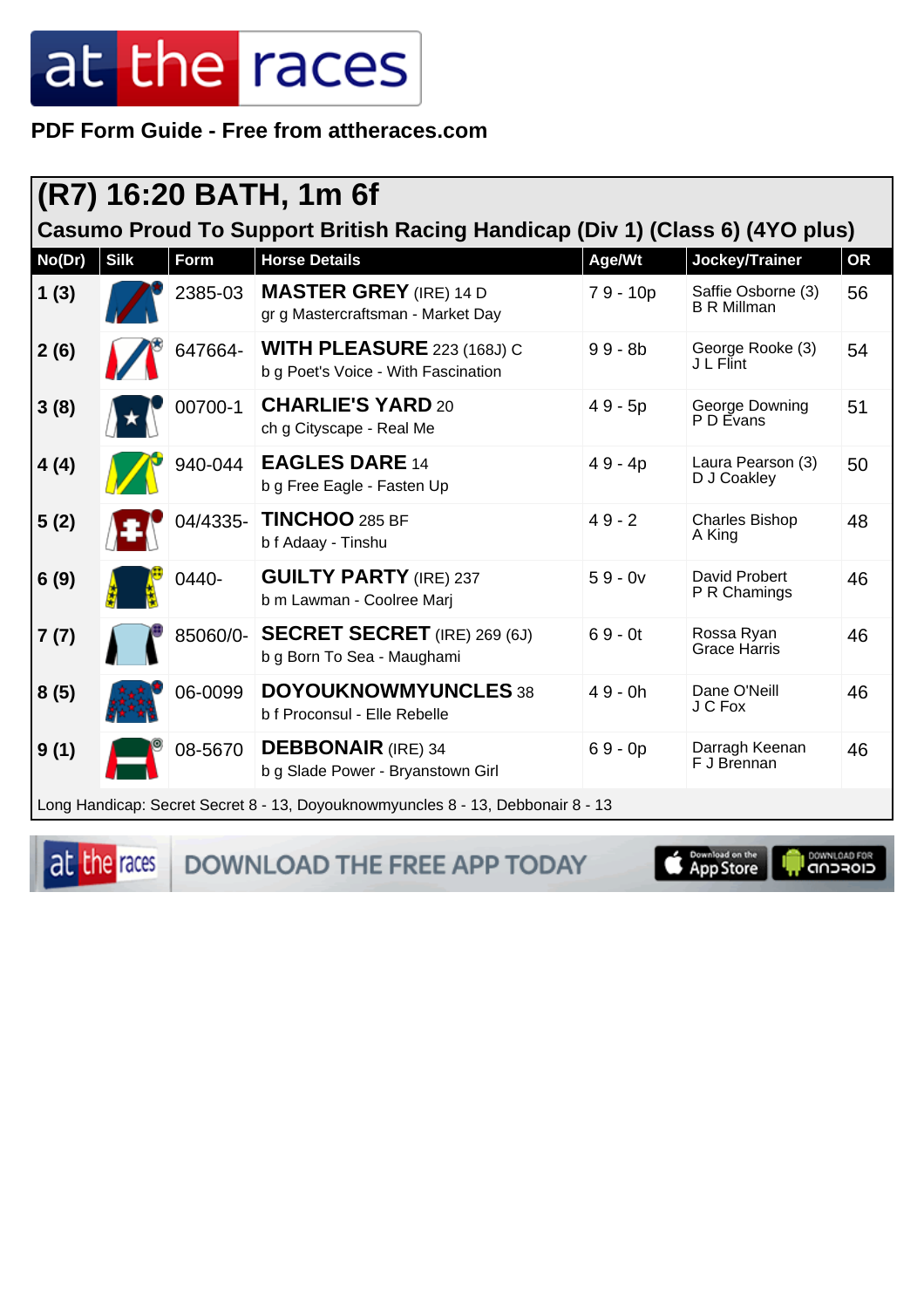**PDF Form Guide - Free from attheraces.com**

| (R1) 16:50 GOWRAN PARK, 1m 1f 100y<br><b>Gowran Park Golf Club Claiming Race (Class) (4YO plus)</b> |             |          |                                                                                |             |                                            |    |  |  |
|-----------------------------------------------------------------------------------------------------|-------------|----------|--------------------------------------------------------------------------------|-------------|--------------------------------------------|----|--|--|
| No(Dr)                                                                                              | <b>Silk</b> | Form     | <b>Horse Details</b>                                                           | Age/Wt      | Jockey/Trainer                             | OR |  |  |
| 1(9)                                                                                                |             | 512370-  | <b>ZOOM TIGER</b> 48 (32J) D<br>b g Zoffany - Tiger Lilly                      | 4 10 - 2tp  | $D$ King $(7)$<br>Denis Hogan              | 75 |  |  |
| 2(6)                                                                                                |             | 414290   | <b>ADAPT TO DAN 34 C BF</b><br>b g Dandy Man - Adaptation                      | $69 - 10b$  | J Kearney (7)<br>L Smyth                   | 75 |  |  |
| 3(1)                                                                                                |             | 32521-9  | <b>HALCYON SPIRIT (GB) 18</b><br>b g Charm Spirit - Stybba                     | $49 - 10v$  | C D Hayes<br><b>G P Cromwell</b>           | 74 |  |  |
| 4(11)                                                                                               |             | 326-07   | <b>ESSENTIAL PART 11</b><br>b f Elusive Pimpernel - Velvetina                  | $49 - 6$    | C T Keane<br>G M Lyons                     | 69 |  |  |
| 5(10)                                                                                               |             | 804/783  | <b>MISCHIEF STAR (GB) 34</b><br>b g Due Diligence - Red Mischief               | $59 - 6t$   | J Coen (7)<br>J McAuley                    | 71 |  |  |
| 6(19)                                                                                               |             | 0570-00  | <b>PRINCE OF VERONA (USA) 48 (17J)</b><br>b g American Pharoah - Bon Jovi Girl | $49 - 6p$   | James J Doyle<br>Denis Hogan               | 72 |  |  |
| 7(3)                                                                                                |             | 013809   | <b>SPIRITUOSO</b> (GB) 11<br>b f Charm Spirit - Dusty Red                      | $49 - 6b$   | L T McAteer (3)<br>L Smyth                 | 48 |  |  |
| 8(12)                                                                                               |             | 175/400- | <b>TAMMANY HALL 214 (9J)</b><br>ch g No Nay Never - Anna David                 | $49 - 6$    | C Stone-Walsh (10)<br>Joseph P O'Brien     | 70 |  |  |
| 9(13)                                                                                               |             | 0/800-00 | <b>BORDER BATTLE 47</b><br>b g Elzaam - Masakira                               | $69 - 2b1t$ | K J Leonard<br>S M Duffy                   | 39 |  |  |
| 10(7)                                                                                               |             | 3-70076  | <b>EAGLE TERRACE</b> (GB) 42 (5J)<br>b g Gleneagles - Angel Terrace            | 49 - 2p     | J A Heffernan<br>Denis Hogan               | 70 |  |  |
| 11(2)                                                                                               |             | 8-09029  | FREEPARK 33<br>ch g Footstepsinthesand - Carolobrian                           | $59 - 2t$   | D W O'Connor<br>J C McConnell              | 49 |  |  |
| 12(8)                                                                                               |             | 009-636  | <b>TOOSO</b> 20 BF<br>b f Fast Company - Sulaalaat                             | $49 - 2$    | <b>B</b> M Coen<br>John Patrick<br>Murtagh | 49 |  |  |
| 13(4)                                                                                               |             | 0/90000- | <b>DANCING DOLL 264</b><br>b m Invincible Spirit - Dancing Diva                | $99 - 0b1t$ | A C Persse (7)<br>M Flannery               | 38 |  |  |
| 14<br>(14)                                                                                          |             | 52656-5  | <b>STAR OFFICIAL 7</b><br>b g Dawn Approach - Pechora                          | $49 - 0p$   | <b>G F Carroll</b><br>J G Murphy           | 71 |  |  |
| 15<br>(18)                                                                                          |             | 6/60688- | <b>SUPPOSEDTOBE</b> 306 (17J)<br>g g Epaulette - Thunder In Myheart            | $48 - 12$   | R P Cleary<br>J M Barrett                  | 66 |  |  |
| 16<br>(17)                                                                                          |             | 400500   | <b>HOUSE OF KINGS 7 D</b><br>b g Camelot - Celestial Bow                       | $68 - 10h$  | S Foley<br>J McAuley                       | 70 |  |  |
| 17<br>(16)                                                                                          |             | 493000-  | <b>NAILED DOWN 202 (19J)</b><br>g m Tough As Nails - Stepping Down             | $58 - 10$   | C D Maxwell<br>V C Ward                    | 52 |  |  |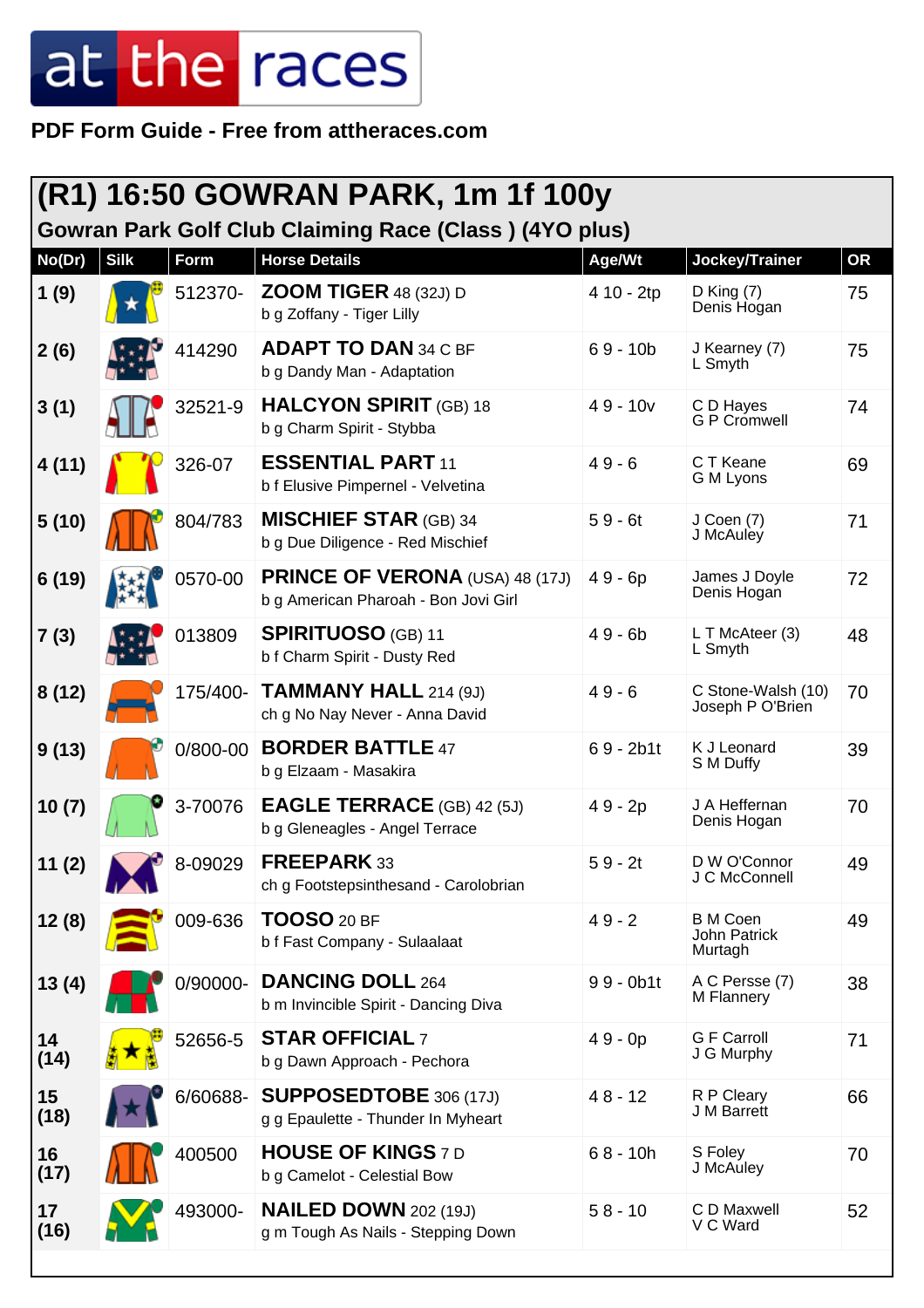| 18(5)      | 300050- | $\overline{\phantom{a}}$ SPEEDY PIX 74 (68J)<br>ch f Fast Company - Pixie's Blue | $48 - 8p$ | Reserve 1<br>T G McCourt | 36 |
|------------|---------|----------------------------------------------------------------------------------|-----------|--------------------------|----|
| 19<br>(15) |         | 907-890 SECRET WIZARD 111 C<br>ch g Sakhee's Secret - Truly Magic                | $99 - 0p$ | Reserve 2<br>P W Flynn   | 35 |

DOWNLOAD THE FREE APP TODAY

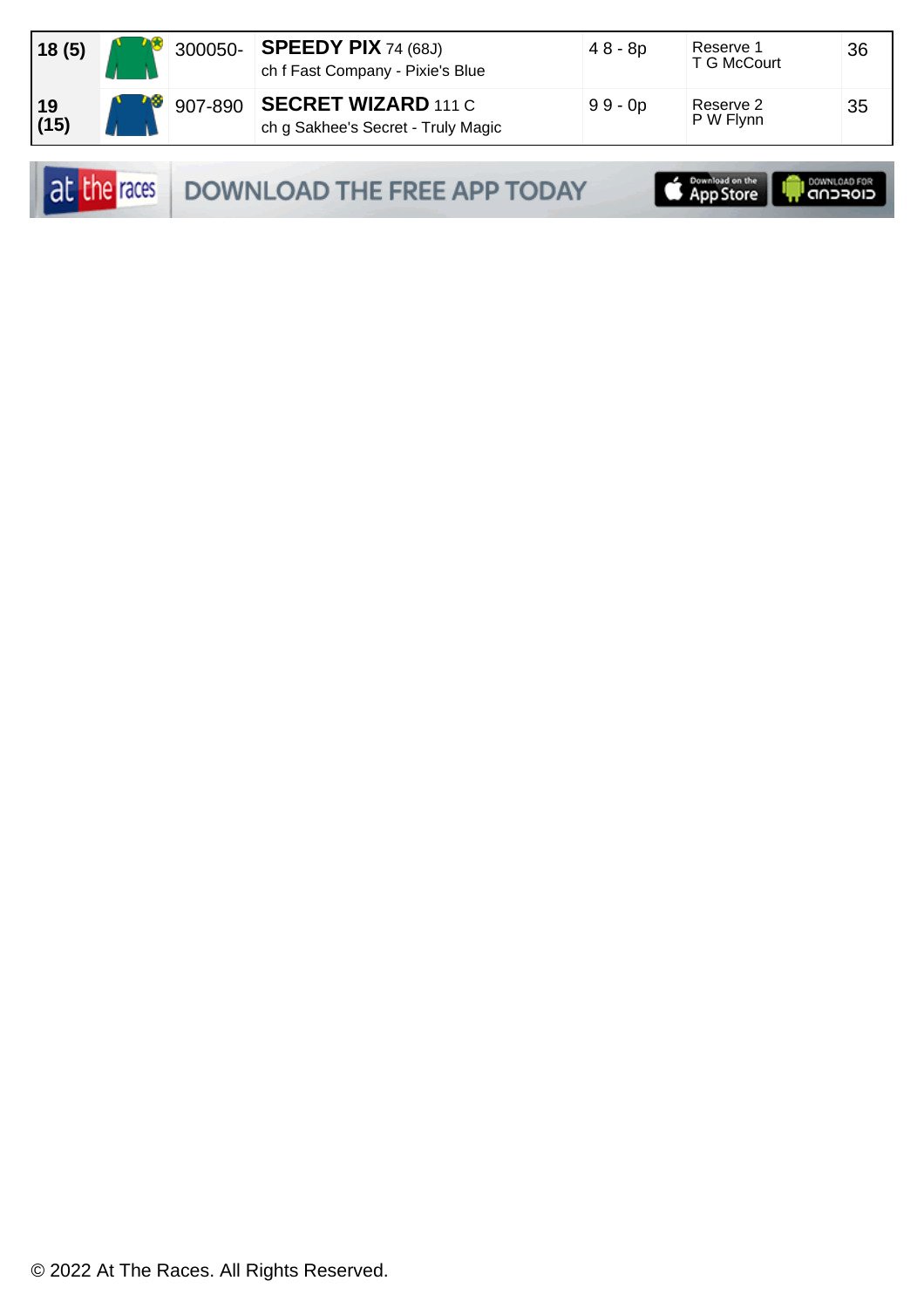**PDF Form Guide - Free from attheraces.com**

| (R2) 17:20 GOWRAN PARK, 1m 1f 100y<br>Irish Stallion Farms EBF Median Auction Maiden (Class) (3YO only) |             |             |                                                                |              |                                            |           |  |  |
|---------------------------------------------------------------------------------------------------------|-------------|-------------|----------------------------------------------------------------|--------------|--------------------------------------------|-----------|--|--|
| No(Dr)                                                                                                  | <b>Silk</b> | <b>Form</b> | <b>Horse Details</b>                                           | Age/Wt       | Jockey/Trainer                             | <b>OR</b> |  |  |
| 1(1)                                                                                                    |             | $0 -$       | <b>ARKTIKOS 276</b><br>b c Footstepsinthesand - Arctic Freedom | $39 - 8$     | R P Whelan<br>Gearoid O'loughlin           |           |  |  |
| 2(3)                                                                                                    |             |             | <b>CORNMARKET</b><br>b g Elzaam - Sauanna Belle                | $39 - 8$     | R P Cleary<br>M Flannery                   |           |  |  |
| 3(19)                                                                                                   |             | $00 -$      | <b>DODIE BABY 254</b><br>b g Make Believe - Etymology          | $39 - 8$     | James J Doyle<br>Donal Commins             |           |  |  |
| 4(16)                                                                                                   |             | 337-        | <b>EXPLORERS WAY 227 BF</b><br>ch g Australia - Into The Lane  | $39 - 8$     | D P McDonogh<br>Joseph P O'Brien           | 85        |  |  |
| 5(4)                                                                                                    |             |             | <b>FLASH OF DAWN</b><br>ch g Dawn Approach - Solar Outburst    | $39 - 8$     | K J Manning<br>J S Bolger                  |           |  |  |
| 6(9)                                                                                                    |             | 23          | <b>FLYING DOLPHIN 18 BF</b><br>b g Zoffany - Kebaya            | $39 - 8t1p1$ | <b>B</b> M Coen<br>John Patrick<br>Murtagh |           |  |  |
| 7(6)                                                                                                    |             | $0 - 4$     | <b>HECTOR BERLIOZ</b> (GB) 13<br>b c Ardad - Jackie's Opera    | $39 - 8$     | G M Ryan<br>Ciaran M Murphy                |           |  |  |
| 8(14)                                                                                                   |             | 75-322      | <b>MOE SEDWAY 20</b><br>br g Gutaifan - Grafitti               | $39 - 8$     | O J Orr<br>N Meade                         | 85        |  |  |
| 9(17)                                                                                                   |             | 73-0        | <b>TOURGAR RAUDE 41</b><br>ch c Iffraaj - Dukinta              | $39 - 8$     | W J Lee<br>H de Bromhead                   | 76        |  |  |
| 10(8)                                                                                                   |             | 05          | <b>VINTAGE GOLD 7</b><br>ch g Highland Reel - Simla Bibi       | $39 - 8$     | N G McCullagh<br>J J Murphy                |           |  |  |
| 11(5)                                                                                                   |             | 85          | <b>CHATTERBOX 41</b><br>ch f Fast Company - Kiss Goodnight     | $39 - 3$     | R C Colgan<br>J J Murphy                   |           |  |  |
| 12<br>(12)                                                                                              |             | 54          | <b>CHOCOLAT BLU 29</b><br>b f The Gurkha - Deyaar              | $39 - 3$     | A J Slattery<br>A Slattery                 |           |  |  |
| 13<br>(20)                                                                                              |             | 97          | FLIER $(GB)$ 13<br>b f Cable Bay - Compose                     | $39 - 3$     | M A Enright<br>Mrs D Foster                |           |  |  |
| 14(2)                                                                                                   |             |             | <b>HASTILY</b> (GB)<br>b f Charm Spirit - Likely               | $39 - 3$     | K J Leonard<br><b>Tom McGuinness</b>       |           |  |  |
| 15<br>(13)                                                                                              |             | $0 - 9$     | <b>HAZY MEHMORY 20</b><br>b f Mehmas - Hazarayna               | $39 - 3$     | C T Keane<br>G M Lyons                     |           |  |  |
| 16<br>(11)                                                                                              |             | $4 - 3$     | <b>KALIYSTA 34</b><br>b f Holy Roman Emperor - Kalisma         | $39 - 3$     | C D Hayes<br>D K Weld                      | 77        |  |  |
| 17<br>(18)                                                                                              |             | 7-          | <b>SCARLET ANGEL (USA) 210</b><br>b f Mineshaft - Entwine      | $39 - 3$     | <b>G F Carroll</b><br>G M Lyons            |           |  |  |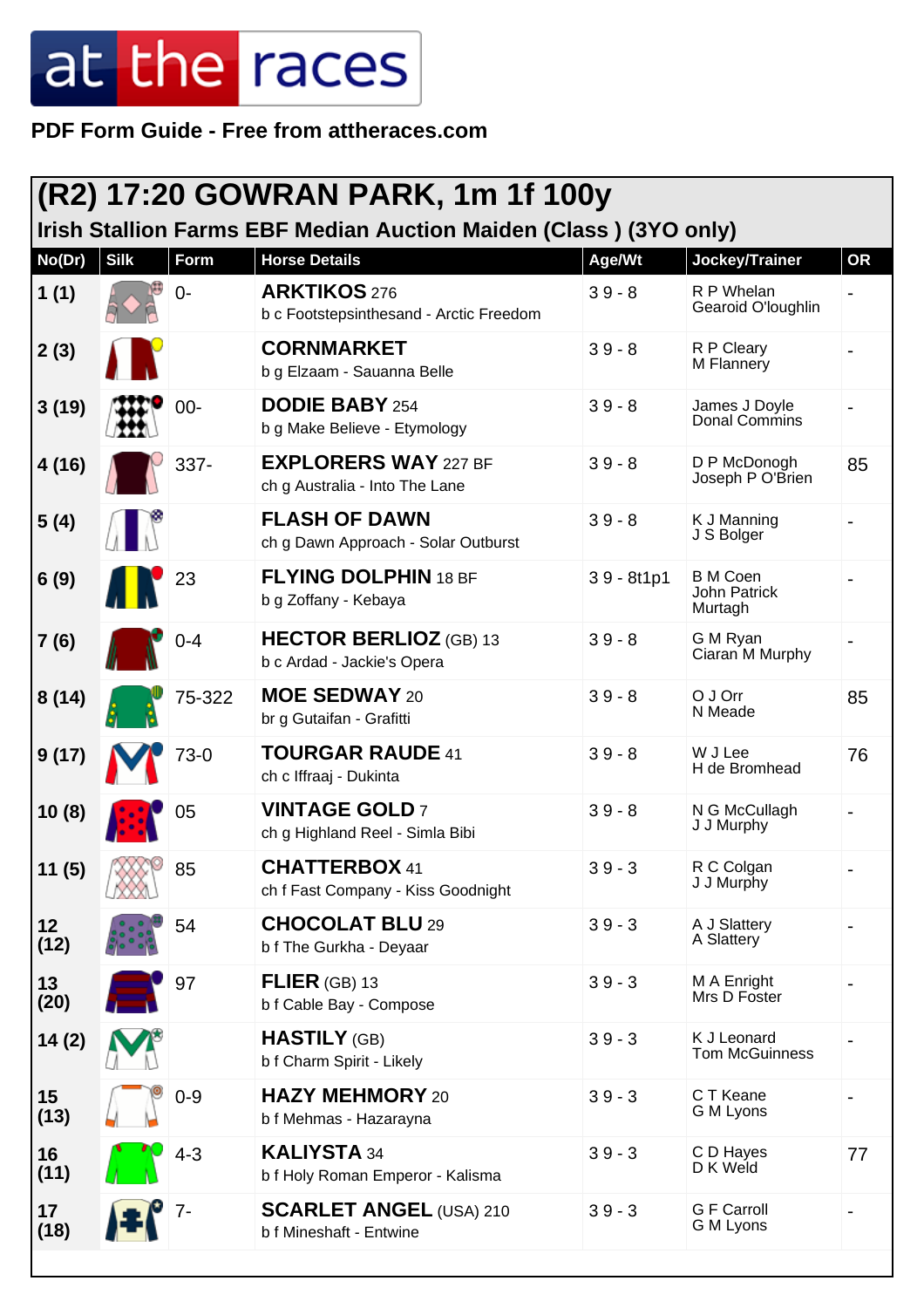| $ 18$<br>(10)  |  | <b>RALEIGH BRIDGE</b> (FR) 44<br>g g Lawman - Sister Dam's | $39 - 8$ | Reserve 1<br>G O'Leary  |  |
|----------------|--|------------------------------------------------------------|----------|-------------------------|--|
| $ 19 $<br>(15) |  | <b>ANY DREAM WILL DO 20</b><br>b f Gleneagles - By Request | $39 - 3$ | Reserve 2<br>W McCreery |  |
| 20(7)          |  | <b>ACTUALLY 20</b><br>b f Fast Company - Pearl Diamond     | $39 - 3$ | Reserve 3<br>M Mulvany  |  |

at the races DOWNLOAD THE FREE APP TODAY

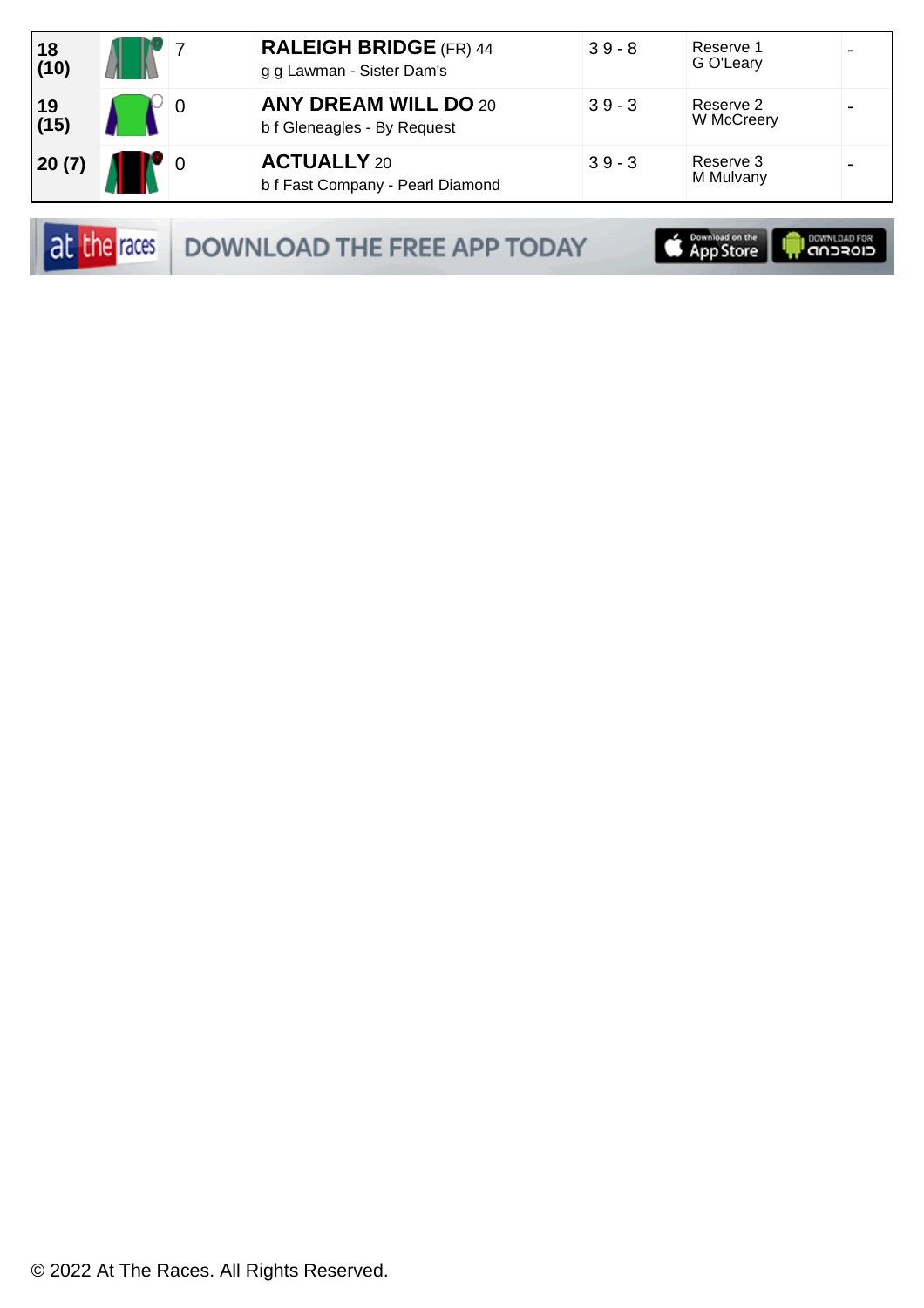**PDF Form Guide - Free from attheraces.com**

|  | (R3) 17:50 GOWRAN PARK, 1m 1f 100y |  |  |
|--|------------------------------------|--|--|
|  |                                    |  |  |

**GowranPark1 On Twitter Fillies Race (Class ) (3YO plus)**

| No(Dr) | <b>Silk</b> | Form    | <b>Horse Details</b>                                        | Age/Wt      | Jockey/Trainer                             | <b>OR</b> |
|--------|-------------|---------|-------------------------------------------------------------|-------------|--------------------------------------------|-----------|
| 1(1)   |             | 04089-5 | <b>LADY ANNER 20</b><br>b m Fastnet Rock - Lady Bones       | $59 - 12tp$ | S Foley<br>Mrs J Harrington                | 94        |
| 2(5)   |             | 19      | <b>JEZEBEL QUEEN 31</b><br>b f Galileo - Banimpire          | $39 - 3$    | C T Keane<br>G M Lyons                     | 87        |
| 3(4)   |             |         | <b>ONE FOR BOBBY 20 CD</b><br>b f Frankel - One Spirit      | $39 - 3$    | <b>B</b> M Coen<br>John Patrick<br>Murtagh |           |
| 4(3)   |             | 41-54   | <b>SHOW OF STARS (GB) 16</b><br>br f Showcasing - Gloryette | $39 - 3$    | W J Lee<br>P Twomey                        | 99        |
| 5(2)   |             |         | <b>SUWAYRA 313</b><br>b f Siyouni - Summaya                 | $39 - 3$    | C D Hayes<br>D K Weld                      |           |

at the races DOWNLOAD THE FREE APP TODAY

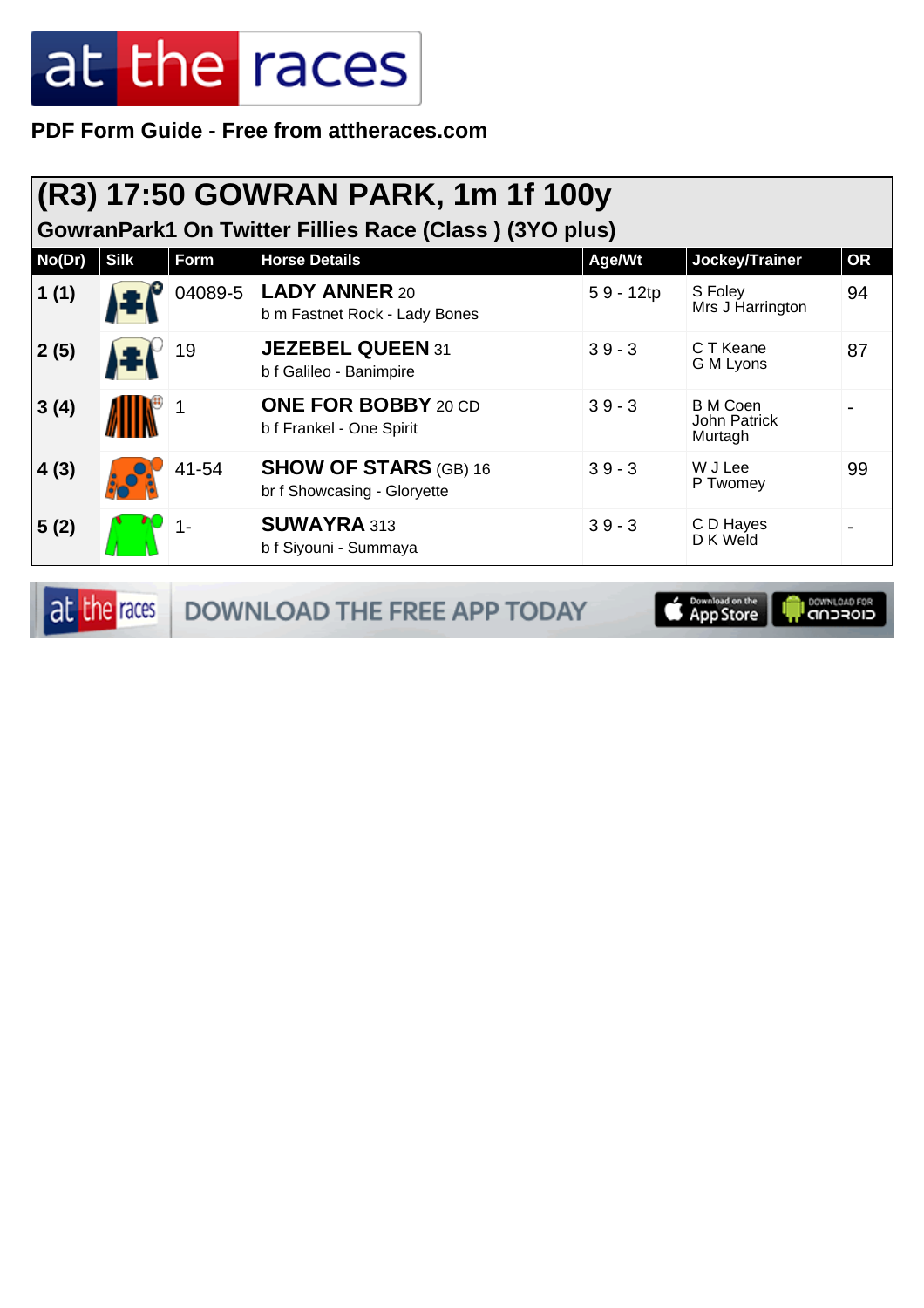PDF Form Guide - Free from attheraces.com

|            | (R4) 18:20 GOWRAN PARK, 1m |                |                                                                        |             |                                      |           |  |  |  |
|------------|----------------------------|----------------|------------------------------------------------------------------------|-------------|--------------------------------------|-----------|--|--|--|
|            |                            |                | GowranPark.ie Maiden (Class) (3YO plus)                                |             |                                      |           |  |  |  |
| No(Dr)     | <b>Silk</b>                | Form           | <b>Horse Details</b>                                                   | Age/Wt      | Jockey/Trainer                       | <b>OR</b> |  |  |  |
| 1(7)       |                            | $\overline{0}$ | <b>CITY ANGEL 53</b><br>ch g New Bay - Mark Of An Angel                | $410 - 6$   | G M Ryan<br>J M Barrett              |           |  |  |  |
| 2(4)       |                            |                | <b>DILIYMI</b><br>ch g Footstepsinthesand - Diylawa                    | $510 - 6$   | D McMonagle<br>J J Hanlon            |           |  |  |  |
| 3(8)       |                            |                | <b>DREAM FOOTSTEPS</b><br>b f Footstepsinthesand - Cilium              | $410 - 1h1$ | L T McAteer (3)<br>Patrick T Foley   |           |  |  |  |
| 4(6)       |                            | $0-0$          | <b>FASCINATING SECRET 13</b><br>b f Fascinating Rock - Electras Secret | $410 - 1h$  | N G McCullagh<br>A A Howard          |           |  |  |  |
| 5(9)       |                            | $6-6$          | <b>SOILSE 4</b><br>b f Teofilo - Gleigeal                              | $410 - 1$   | K J Manning<br>J S Bolger            |           |  |  |  |
| 6(5)       |                            | 535            | <b>CEALLACH 10</b><br>ch g Lope De Vega - Alvee                        | $39 - 8$    | R P Whelan<br>M Halford              | 84        |  |  |  |
| 7(10)      |                            |                | <b>DEUTERONOMY</b><br>b g Acclamation - Wild Whim                      | $39 - 8$    | S M Crosse<br>R P Burns              |           |  |  |  |
| 8(14)      |                            | 22             | <b>MARHABA ASHMAYME 31</b><br>g g Caravaggio - Rainbow Royal           | $39 - 8$    | W J Lee<br>K J Condon                |           |  |  |  |
| 9(12)      |                            |                | <b>MOUNTAIN MOMENT</b><br>b g Barely A Moment - Daisy Mountain         | $39 - 8$    | R C Colgan<br>J J Murphy             |           |  |  |  |
| 10<br>(15) |                            |                | <b>MUHTADY</b><br>b g Muhaarar - Hedaaya                               | $39 - 8$    | K J Leonard<br><b>Tom McGuinness</b> |           |  |  |  |
| 11 (2)     |                            | 53-57          | PARIS LIGHTS 10<br>b c Siyouni - Cabaret                               | $39 - 8b1$  | S Foley<br>Mrs J Harrington          | 80        |  |  |  |
| 12(3)      |                            | 6              | <b>SARAQAEL 10</b><br>g g Dark Angel - Rosie Cotton                    | $39 - 8$    | <b>B</b> M Coen<br>R P Cody          |           |  |  |  |
| 13<br>(13) |                            | 08             | <b>THARIF 10</b><br>ch c Teofilo - Khulood                             | $39 - 8$    | D W O'Connor<br>D K Weld             |           |  |  |  |
| 14(1)      |                            | 5              | LA DAME BLANCHE 29<br>b f Fast Company - Aching Heart                  | $39 - 3$    | <b>G F Carroll</b><br>M Mulvany      |           |  |  |  |
| 15<br>(11) |                            |                | <b>TOUCHING CLOUDS (USA)</b><br>b f War Front - Princess Highway       | $39 - 3$    | C D Hayes<br>D K Weld                |           |  |  |  |

at the races DOWNLOAD THE FREE APP TODAY

**S** Download on the

**I DOWNLOAD FOR**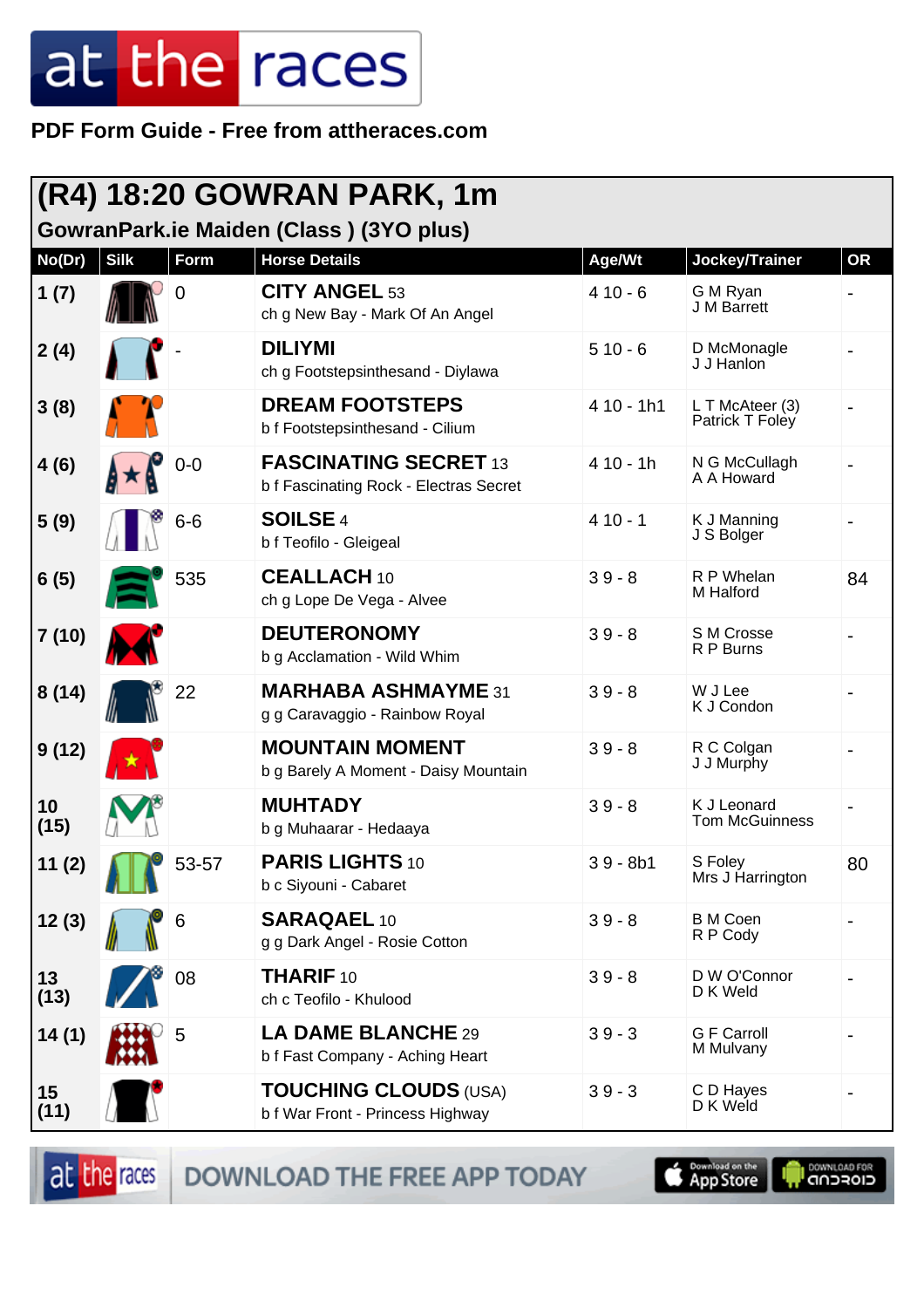**PDF Form Guide - Free from attheraces.com**

#### **(R5) 18:50 GOWRAN PARK, 1m**

#### **Membership At Gowran Park Golf Club Handicap (47-65) (Div 1) (Class ) (4YO**

| plus)      |             |          |                                                                          |              |                                |           |
|------------|-------------|----------|--------------------------------------------------------------------------|--------------|--------------------------------|-----------|
| No(Dr)     | <b>Silk</b> | Form     | <b>Horse Details</b>                                                     | Age/Wt       | Jockey/Trainer                 | <b>OR</b> |
| 1(13)      |             | 2250-73  | <b>JAZZ DREAMERS 13 D</b><br>b g Red Jazz - Regal Ribbon                 | $410 - 2$    | S B Kelly<br>S Fahey           | 64        |
| 2(7)       |             | 20400-0  | <b>OUT ON FRIDAY 38</b><br>b g Masterofthehorse - Macsteps               | $610 - 2$    | W Joyce (7)<br>Philip M Byrne  | 64        |
| 3(2)       |             | 010070-  | <b>DUSTY WINDS 209 CD</b><br>ch g Lord Shanakill - Princess Nicole       | $710 - 1$    | N M Crosse (3)<br>P J Murphy   | 63        |
| 4(11)      |             | 70534-6  | <b>FACETHEPUCKOUT 48 C</b><br>b g Excelebration - Taarkod                | 69 - 13tp    | K J Manning<br>Leanne Breen    | 61        |
| 5(3)       |             | 8-46050  | <b>FOCUS REQUIRED 29 BF</b><br>b c Famous Name - Crackling Rosie         | $69 - 13t$   | D W O'Connor<br>L Comer        | 61        |
| 6(8)       |             | 016500-  | <b>GATSBY CAP 222 CD</b><br>b g Gale Force Ten - Blue Dahlia             | $69 - 13t$   | C D Hayes<br>P J Hayes         | 61        |
| 7 (6)      |             | 038736   | <b>HELEN DE POURTALES 11 D</b><br>b m Footstepsinthesand - Conveyor Belt | $59 - 11$ bt | S Foley<br>J McAuley           | 59        |
| 8(16)      |             | 263800   | <b>REVERBERATION</b> (GB) 20 D<br>ch g Excelebration - Echo Ridge        | $79 - 11$    | J A Heffernan<br>J J Lambe     | 59        |
| 9(9)       |             | 0-05900  | <b>BRIGHT GLORY 29</b><br>br g Starspangledbanner - Luminance            | $49 - 9$     | R P Whelan<br>M Halford        | 57        |
| 10<br>(12) |             | 73/0-220 | <b>MIRACLES IN MAY 20 D</b><br>b g Approve - Money Penny                 | $79 - 8$     | <b>B</b> M Coen<br>M A Cahill  | 56        |
| 11<br>(18) |             | 030-72U  | <b>NEVER BACK DOWN 88 D</b><br>b g Kodiac - Steer By The Stars           | $79 - 8t$    | James J Doyle<br>Joseph Murray | 56        |
| 12<br>(19) |             | 87-0008  | <b>ALQABEELA 18</b><br>b f Awtaad - Intimacy                             | $49 - 5h$    | W J Lee<br>M C Grassick        | 53        |
| 13(1)      |             | 500-000  | <b>ANGEL'S TRUMPET 41 D</b><br>g g Dark Angel - Daneleta                 | $59 - 1b$    | L F Roche<br>Peter Fahey       | 49        |
| 14<br>(17) |             | 417670   | <b>PHILLY'S HOPE 60 D</b><br>b m Camacho - Oddysey                       | $59 - 1p$    | J J G Ryan (7)<br>T G McCourt  | 49        |
| 15(5)      |             | 799-000  | <b>AKUA 48 D</b><br>b m Kodiac - Sava Sunset                             | $78 - 13$    | D McMonagle<br>John Feane      | 47        |
| 16<br>(14) |             |          | 640/15-6 PLUGGED IN 33 D<br>b g Gale Force Ten - Dart Queen              | $58 - 13h$   | W M Lordan<br>JT Gorman        | 47        |
| 17(4)      |             | 084070-  | <b>PULSATING 160 D</b><br>b m Dragon Pulse - Safqa                       | $88 - 13$    | Reserve 1<br>C O'Dwyer         | 47        |